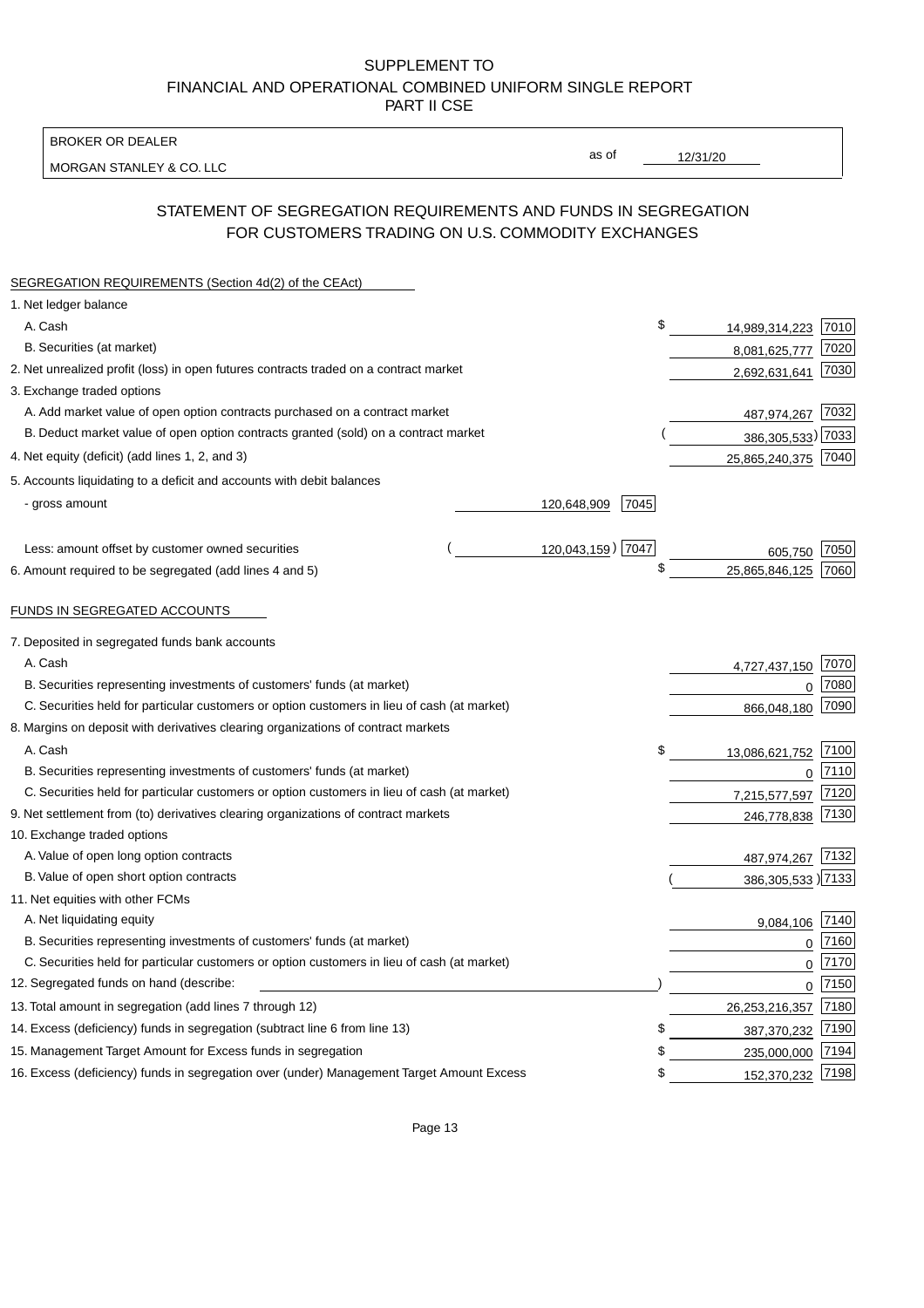| <b>BROKER OR DEALER</b>                                                              | as of                                  |                  |
|--------------------------------------------------------------------------------------|----------------------------------------|------------------|
| MORGAN STANLEY & CO. LLC                                                             | 12/31/20                               |                  |
| STATEMENT OF SEGREGATION REQUIREMENTS AND FUNDS IN SEGREGATION                       | FOR CUSTOMERS' DEALER OPTIONS ACCOUNTS |                  |
| 1. Amount required to be segregated in accordance<br>with Commission regulation 32.6 | \$                                     | 0<br>7200        |
| 2. Funds in segregated accounts                                                      |                                        |                  |
| A. Cash                                                                              | \$<br>7210<br><sup>0</sup>             |                  |
| B. Securities (at market)<br>C. Total                                                | 0 7220                                 | 7230<br>$\Omega$ |
| 3. Excess (deficiency) funds in segregation                                          |                                        |                  |
| (subtract line 2.C from line 1)                                                      |                                        | 0 7240           |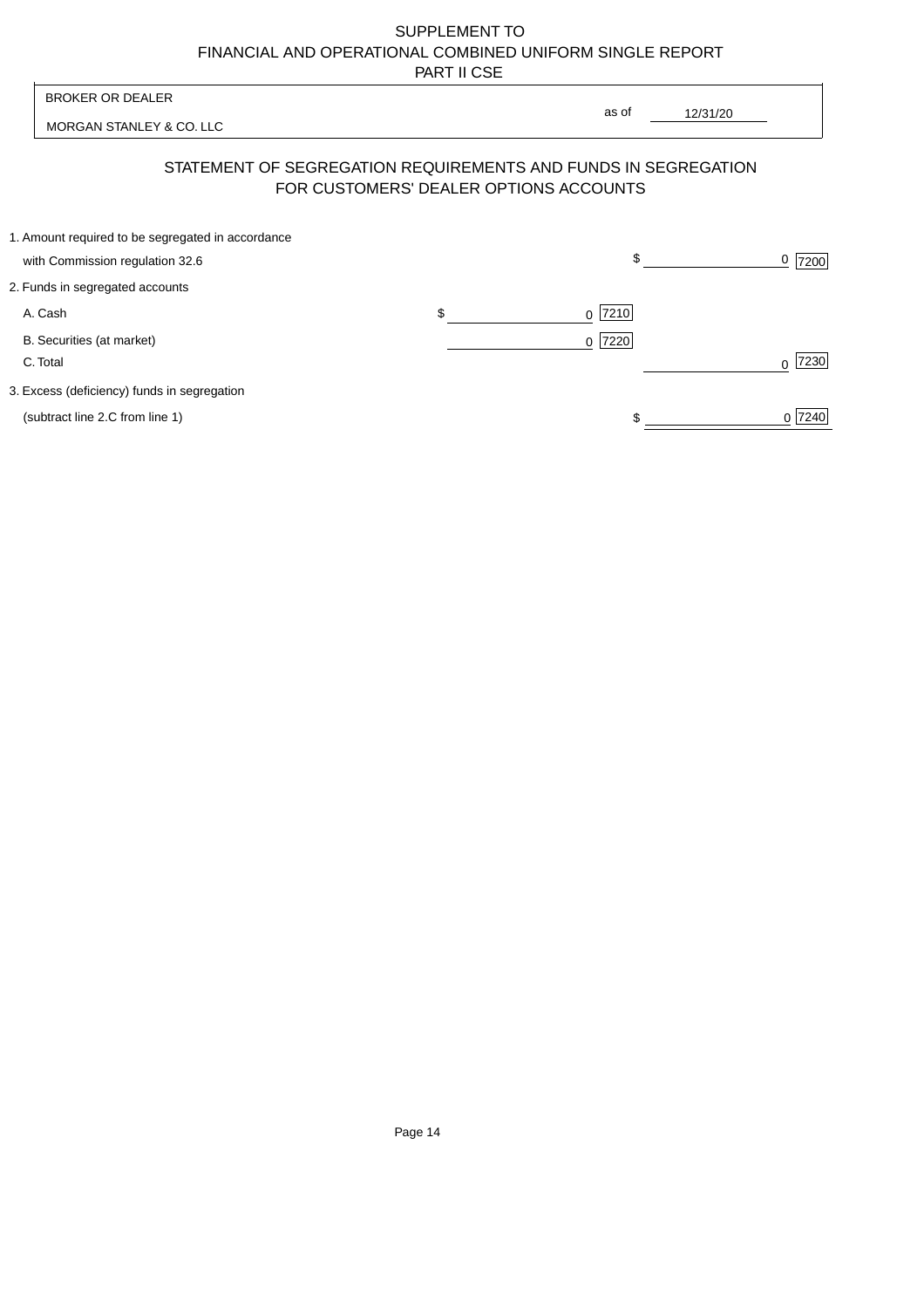PART II CSE

MORGAN STANLEY & CO. LLC and the contract of the contract of the contract of the contract of the contract of the contract of the contract of the contract of the contract of the contract of the contract of the contract of t BROKER OR DEALER

as of

## STATEMENT OF SECURED AMOUNTS AND FUNDS HELD IN SEPARATE ACCOUNTS PURSUANT TO COMMISSION REGULATION 30.7

#### FOREIGN FUTURES AND FOREIGN OPTIONS SECURED AMOUNTS

| Amount required to be set aside pursuant to law, rule or regulation of a foreign government<br>or a rule of a self-regulatory organization authorized thereunder |  |                     | \$<br>0             | 7305 |
|------------------------------------------------------------------------------------------------------------------------------------------------------------------|--|---------------------|---------------------|------|
| 1. Net ledger balance - Foreign Futures and Foreign Option Trading - All Customers                                                                               |  |                     |                     |      |
| A. Cash                                                                                                                                                          |  |                     | \$<br>4,191,361,890 | 7315 |
| B. Securities (at market)                                                                                                                                        |  |                     | 2,307,695,743       | 7317 |
| 2. Net unrealized profit (loss) in open futures contracts traded on a foreign board of trade                                                                     |  |                     | 604,188,824         | 7325 |
| 3. Exchange traded options                                                                                                                                       |  |                     |                     |      |
| A. Market value of open option contracts purchased on a foreign board of trade                                                                                   |  |                     | 19,018,569          | 7335 |
| B. Market value of open contracts granted (sold) on a foreign board of trade                                                                                     |  |                     | (19,073,721)        | 7337 |
| 4. Net equity (deficit) (add lines 1.2. and 3.)                                                                                                                  |  |                     | \$<br>7,103,191,305 | 7345 |
| 5. Accounts liquidating to a deficit and accounts with                                                                                                           |  |                     |                     |      |
| debit balances - gross amount                                                                                                                                    |  | 7351<br>32,986,117  |                     |      |
| Less: amount offset by customer owned securities                                                                                                                 |  | 31,794,172) 7352    | 1,191,945           | 7354 |
| 6. Amount required to be set aside as the secured amount - Net Liquidating Equity Method (add lines 4 and 5)                                                     |  |                     | \$<br>7,104,383,250 | 7355 |
| 7. Greater of amount required to be set aside pursuant to foreign jurisdiction (above) or line 6.                                                                |  | \$<br>7,104,383,250 | 7360                |      |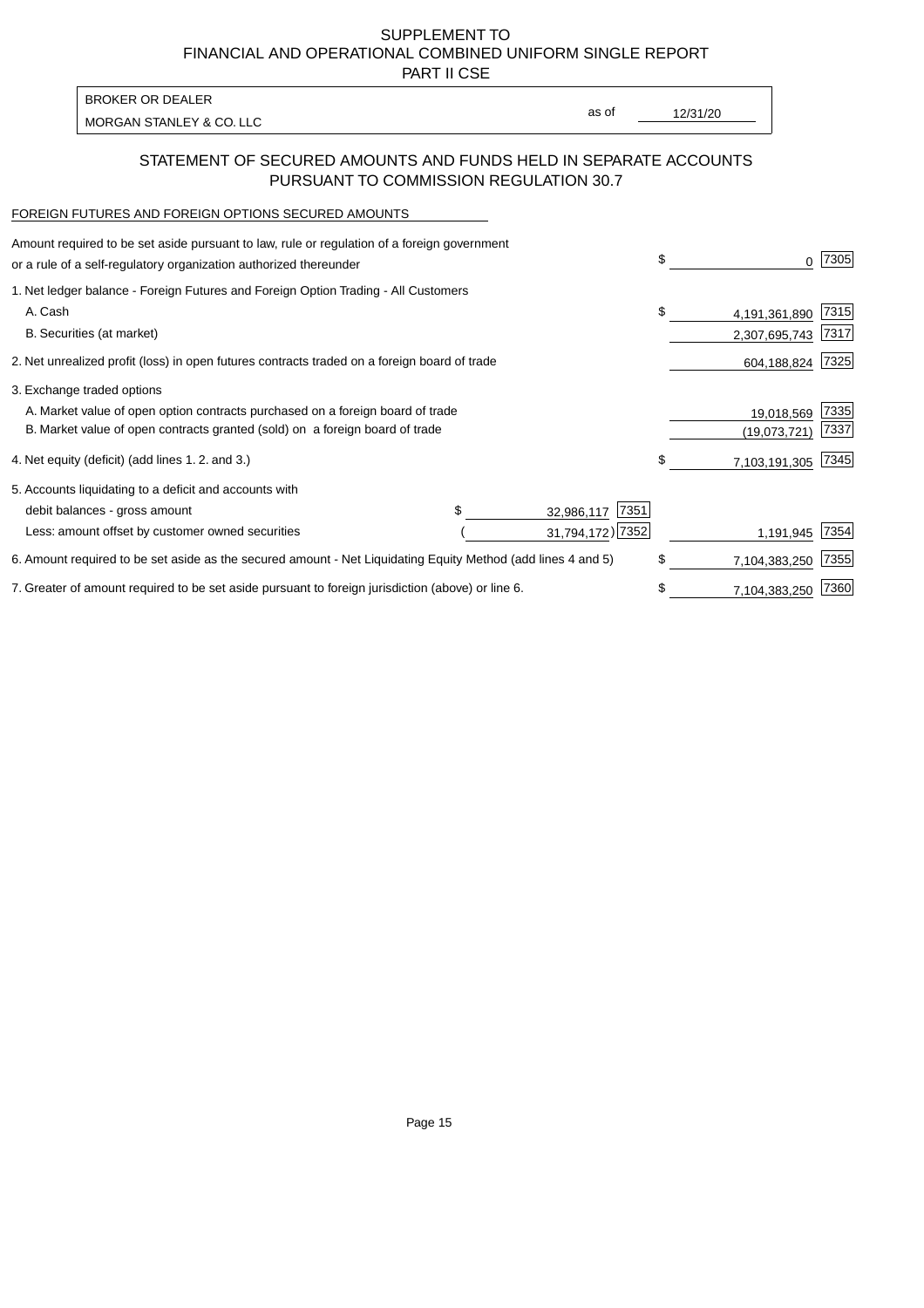BROKER OR DEALER

MORGAN STANLEY & CO. LLC

12/31/20 as of

# STATEMENT OF SECURED AMOUNTS AND FUNDS HELD IN SEPARATE ACCOUNTS PURSUANT TO COMMISSION REGULATION 30.7

### FUNDS DEPOSITED IN SEPARATE REGULATION 30.7 ACCOUNTS

| 1. Cash in banks                                                                       |      |                                |            |                    |
|----------------------------------------------------------------------------------------|------|--------------------------------|------------|--------------------|
| A. Banks located in the United States                                                  | \$   | 834,185,289 7500               |            |                    |
| B. Other banks qualified under Regulation 30.7                                         |      |                                |            |                    |
| Name(s):                                                                               | 7510 | 649,875,434 7520 \$            |            | 1,484,060,723 7530 |
| 2. Securities                                                                          |      |                                |            |                    |
| A. In safekeeping with banks located in the United States                              | \$   | 222,969,480 7540               |            |                    |
| B. In safekeeping with other banks qualified under Regulation 30.7                     |      |                                |            |                    |
| Name(s):                                                                               | 7550 | 22,840,899 7560                |            | 245,810,379 7570   |
| 3. Equities with registered futures commission merchants                               |      |                                |            |                    |
| A. Cash                                                                                | \$   | 22,681,039 7580                |            |                    |
| <b>B.</b> Securities                                                                   |      |                                | $0$ 7590   |                    |
| C. Unrealized gain (loss) on open futures contracts                                    |      | 218,173                        | 7600       |                    |
| D. Value of long option contracts                                                      |      |                                | $0$ 7610   |                    |
| E. Value of short option contracts                                                     |      |                                | $0)$ 7615  | 22,899,212 7620    |
| 4. Amounts held by clearing organizations of foreign boards of trade                   |      |                                |            |                    |
| Name(s):                                                                               | 7630 |                                |            |                    |
| A. Cash                                                                                | \$   |                                | $0$ 7640   |                    |
| <b>B.</b> Securities                                                                   |      | 0                              | 7650       |                    |
| C. Amount due to (from) clearing organizations - daily variation                       |      | 0                              | 7660       |                    |
| D. Value of long option contracts                                                      |      |                                | 0 7670     |                    |
| E. Value of short option contracts                                                     |      |                                | $0$ ) 7675 | $0^{7680}$         |
| 5. Amounts held by members of foreign boards of trade                                  |      |                                |            |                    |
| Name(s):                                                                               | 7690 |                                |            |                    |
| A. Cash                                                                                | \$   | 2,904,577,451 7700             |            |                    |
| <b>B.</b> Securities                                                                   |      | 2,061,885,363 7710             |            |                    |
| C. Unrealized gain (loss) on open futures contracts                                    |      | 603,970,652 7720               |            |                    |
| D. Value of long option contracts                                                      |      | 19,018,569 7730                |            |                    |
| E. Value of short option contracts                                                     |      | $(19,073,721)$ <sup>1735</sup> |            | 5,570,378,314 7740 |
| 6. Amounts with other depositories designated by a foreign board of trade              |      |                                |            |                    |
| Name(s):                                                                               | 7750 |                                |            | 0 7760             |
| 7. Segregated funds on hand (describe:                                                 |      |                                |            | 0 7765             |
| 8. Total funds in separate section 30.7 accounts                                       |      |                                | \$         | 7,323,148,628 7770 |
| 9. Excess (deficiency) set Aside Funds for Secured Amount (subtract Line 7 Secured     |      |                                |            |                    |
| Statement page 15 from Line 8)                                                         |      |                                | \$         | 218,765,378 7380   |
| 10. Management Target Amount for Excess funds in separate section 30.7 accounts        |      |                                | \$         | 140,000,000 7780   |
| 11. Excess (deficiency) funds in separate 30.7 accounts over (under) Management Target |      |                                | \$         | 78,765,378 7785    |
|                                                                                        |      |                                |            |                    |